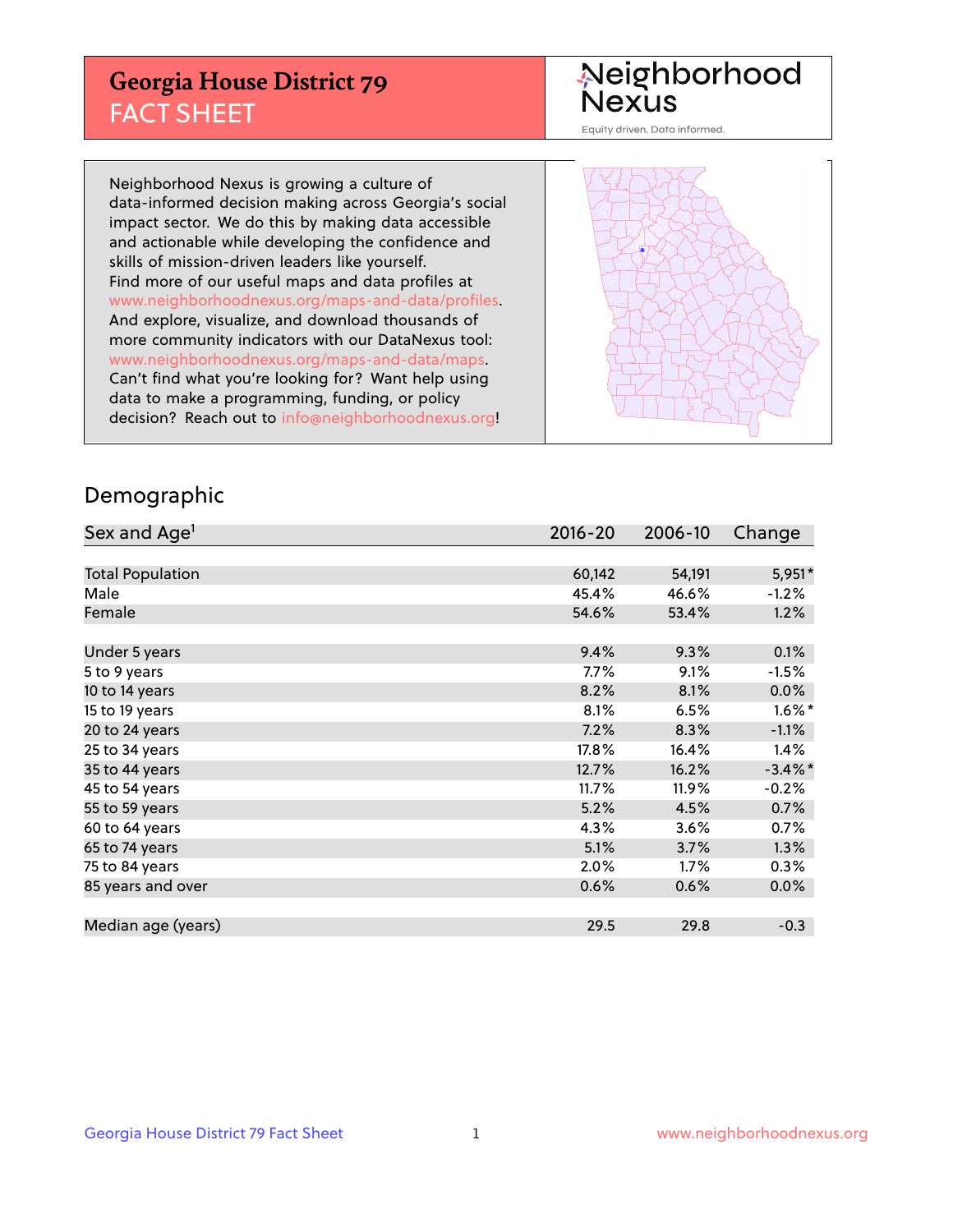## Demographic, continued...

| Race <sup>2</sup>                                            | $2016 - 20$  | 2006-10      | Change             |
|--------------------------------------------------------------|--------------|--------------|--------------------|
| <b>Total population</b>                                      | 60,142       | 54,191       | 5,951*             |
| One race                                                     | 97.5%        | 97.5%        | 0.0%               |
| White                                                        | 11.8%        | 16.4%        | $-4.6\%$ *         |
| <b>Black or African American</b>                             | 75.1%        | 67.4%        | $7.6\%$ *          |
| American Indian and Alaska Native                            | 0.0%         | 0.3%         | $-0.3%$            |
| Asian                                                        | 4.0%         | 5.3%         | $-1.3%$            |
| Native Hawaiian and Other Pacific Islander                   | 0.2%         | 0.0%         | 0.2%               |
| Some other race                                              | 6.4%         | 8.0%         | $-1.6%$            |
| Two or more races                                            | 2.5%         | 2.5%         | $-0.0%$            |
| Race alone or in combination with other race(s) <sup>3</sup> | $2016 - 20$  | 2006-10      | Change             |
|                                                              |              |              |                    |
| Total population                                             | 60,142       | 54,191       | 5,951*             |
| White                                                        | 13.8%        | 18.2%        | $-4.5%$ *          |
| <b>Black or African American</b>                             | 76.8%        | 69.5%        | $7.3\%$ *          |
| American Indian and Alaska Native                            | 0.4%         | 1.3%         | $-0.9%$            |
| Asian                                                        | 4.2%         | 5.5%         | $-1.3%$            |
| Native Hawaiian and Other Pacific Islander                   | 0.2%         | 0.0%         | 0.2%               |
| Some other race                                              | 7.3%         | 8.1%         | $-0.8%$            |
| Hispanic or Latino and Race <sup>4</sup>                     | $2016 - 20$  | 2006-10      | Change             |
| <b>Total population</b>                                      | 60,142       | 54,191       | 5,951*             |
| Hispanic or Latino (of any race)                             | 14.2%        | 12.9%        | 1.2%               |
| Not Hispanic or Latino                                       | 85.8%        | 87.1%        | $-1.2%$            |
| White alone                                                  | 6.3%         | 11.8%        | $-5.4\%$ *         |
| <b>Black or African American alone</b>                       | 73.5%        | 66.7%        | $6.8\%$ *          |
| American Indian and Alaska Native alone                      | 0.0%         | 0.3%         | $-0.3%$            |
| Asian alone                                                  | 4.0%         | 5.2%         | $-1.2%$            |
| Native Hawaiian and Other Pacific Islander alone             |              |              |                    |
|                                                              | 0.1%         | 0.0%         | 0.1%               |
| Some other race alone<br>Two or more races                   | 0.2%<br>1.7% | 0.8%<br>2.4% | $-0.6%$<br>$-0.7%$ |
|                                                              |              |              |                    |
| U.S. Citizenship Status <sup>5</sup>                         | $2016 - 20$  | 2006-10      | Change             |
| Foreign-born population                                      | 8,132        | 8,526        | $-394$             |
| Naturalized U.S. citizen                                     | 44.4%        | 33.7%        | 10.7%*             |
| Not a U.S. citizen                                           | 55.6%        | 66.3%        | $-10.7%$ *         |
|                                                              |              |              |                    |
| Citizen, Voting Age Population <sup>6</sup>                  | $2016 - 20$  | 2006-10      | Change             |
| Citizen, 18 and over population                              | 37,646       | 32,533       | $5,113*$           |
| Male                                                         | 41.5%        | 42.4%        | $-0.9%$            |
| Female                                                       | 58.5%        | 57.6%        | 0.9%               |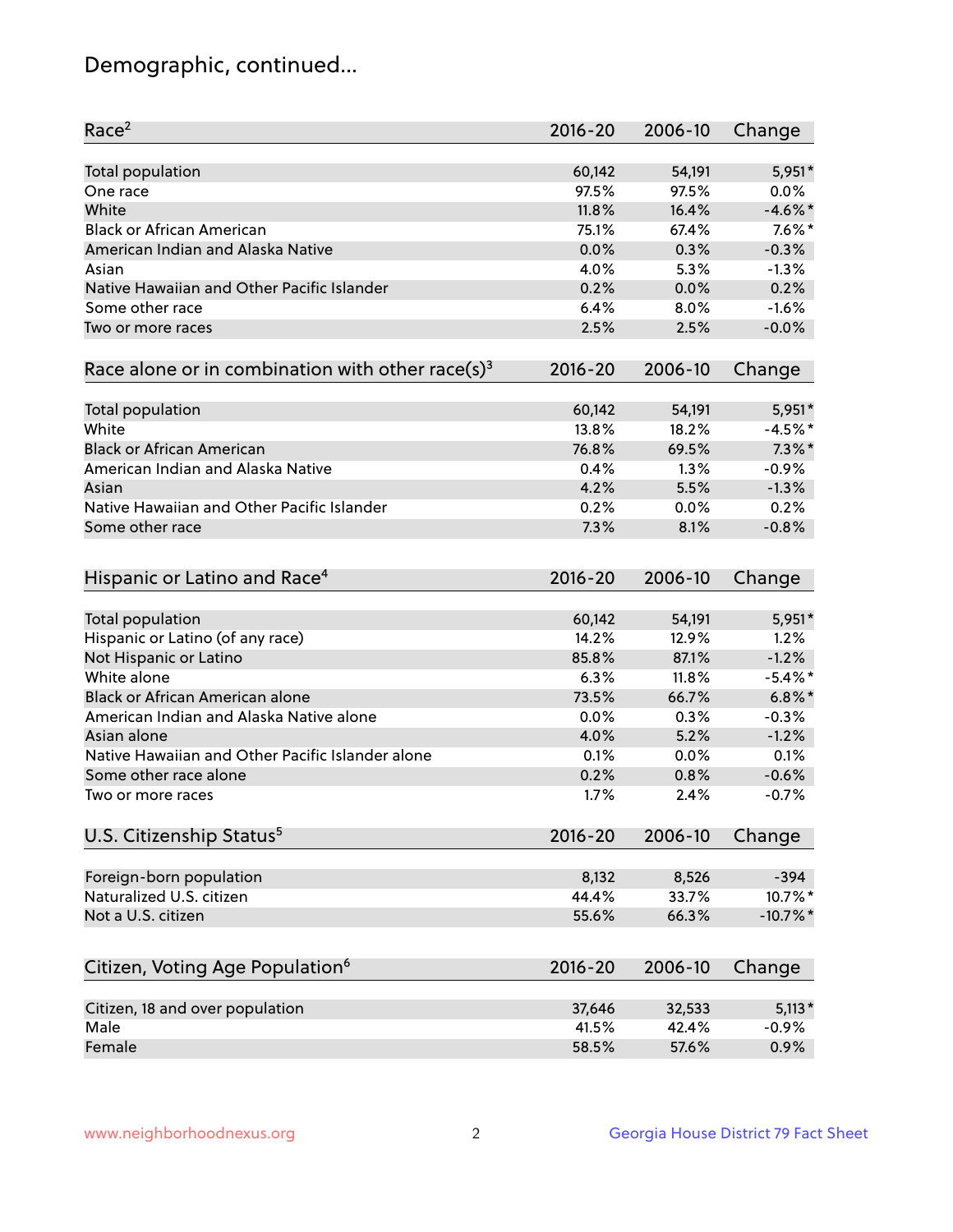#### Economic

| Income <sup>7</sup>                                 | 2016-20 | 2006-10 | Change    |
|-----------------------------------------------------|---------|---------|-----------|
|                                                     |         |         |           |
| All households                                      | 20,666  | 18,693  | $1,974*$  |
| Less than \$10,000                                  | 7.5%    | 7.1%    | 0.4%      |
| \$10,000 to \$14,999                                | 4.6%    | 6.2%    | $-1.6%$   |
| \$15,000 to \$24,999                                | 15.2%   | 17.3%   | $-2.1%$   |
| \$25,000 to \$34,999                                | 14.1%   | 16.6%   | $-2.5%$   |
| \$35,000 to \$49,999                                | 18.8%   | 19.9%   | $-1.1%$   |
| \$50,000 to \$74,999                                | 19.5%   | 17.7%   | 1.8%      |
| \$75,000 to \$99,999                                | 9.1%    | 8.6%    | 0.5%      |
| \$100,000 to \$149,999                              | 8.7%    | 5.2%    | $3.4\%$ * |
| \$150,000 to \$199,999                              | 1.3%    | 0.7%    | 0.6%      |
| \$200,000 or more                                   | 1.3%    | 0.6%    | 0.7%      |
| Median household income (dollars)                   | 41,581  | 36,694  | 4,887*    |
| Mean household income (dollars)                     | 51,818  | 45,147  | $6,671*$  |
| With earnings                                       | 85.8%   | 87.2%   | $-1.4%$   |
| Mean earnings (dollars)                             | 50,429  | 44,369  | $6,061*$  |
| <b>With Social Security</b>                         | 21.2%   | 17.2%   | 4.0%*     |
| Mean Social Security income (dollars)               | 17,176  | 12,811  | 4,365*    |
| With retirement income                              | 13.7%   | 11.9%   | 1.8%      |
| Mean retirement income (dollars)                    | 21,693  | 16,450  | $5,243*$  |
| With Supplemental Security Income                   | 6.8%    | 4.2%    | $2.6\%$ * |
| Mean Supplemental Security Income (dollars)         | 9,280   | 7,784   | 1,497     |
| With cash public assistance income                  | 1.4%    | 1.6%    | $-0.2%$   |
| Mean cash public assistance income (dollars)        | 1,371   | 4,056   | $-2,685$  |
| With Food Stamp/SNAP benefits in the past 12 months | 24.2%   | 16.3%   | $7.9\%$ * |
|                                                     |         |         |           |
| Families                                            | 13,822  | 11,501  | $2,321*$  |
| Less than \$10,000                                  | 6.3%    | 4.9%    | 1.4%      |
| \$10,000 to \$14,999                                | 3.7%    | 6.0%    | $-2.3%$   |
| \$15,000 to \$24,999                                | 14.3%   | 14.4%   | $-0.2%$   |
| \$25,000 to \$34,999                                | 13.9%   | 14.5%   | $-0.6%$   |
| \$35,000 to \$49,999                                | 19.8%   | 20.2%   | $-0.3%$   |
| \$50,000 to \$74,999                                | 17.8%   | 20.5%   | $-2.7%$   |
| \$75,000 to \$99,999                                | 10.7%   | 10.7%   | $-0.0%$   |
| \$100,000 to \$149,999                              | 9.6%    | 7.0%    | 2.6%      |
| \$150,000 to \$199,999                              | 2.0%    | 1.2%    | 0.7%      |
| \$200,000 or more                                   | 1.9%    | 0.5%    | 1.4%      |
| Median family income (dollars)                      | 43,284  | 41,233  | $2,051*$  |
| Mean family income (dollars)                        | 56,409  | 50,219  | $6,189*$  |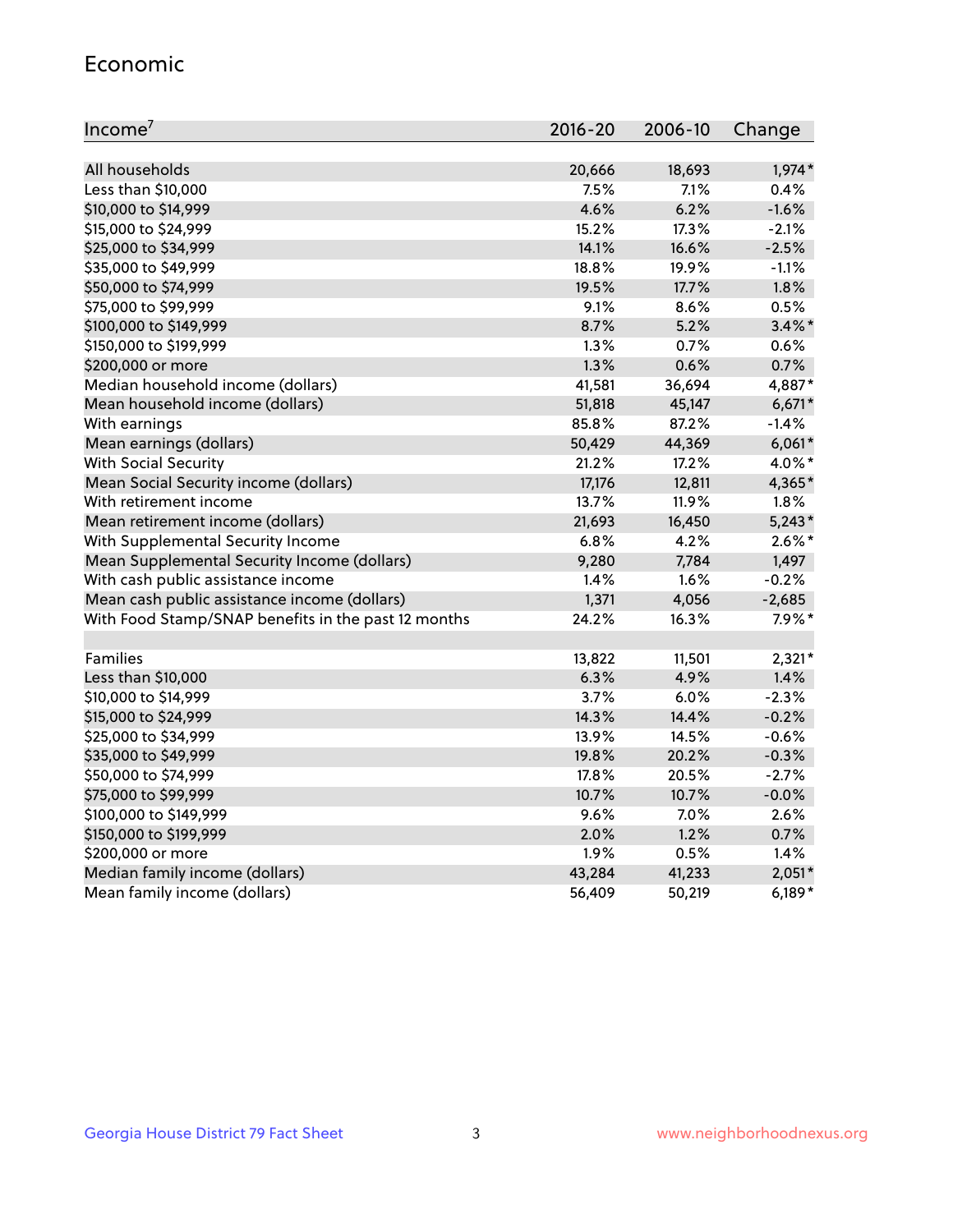## Economic, continued...

| Income, continued <sup>8</sup>                                        | $2016 - 20$ | 2006-10 | Change   |
|-----------------------------------------------------------------------|-------------|---------|----------|
|                                                                       |             |         |          |
| Nonfamily households                                                  | 6,845       | 7,192   | $-347$   |
| Median nonfamily income (dollars)                                     | 30,945      | 29,182  | $1,764*$ |
| Mean nonfamily income (dollars)                                       | 36,971      | 34,701  | 2,270    |
| Median earnings for workers (dollars)                                 | 25,717      | 24,045  | $1,672*$ |
| Median earnings for male full-time, year-round workers                | 35,683      | 31,851  | 3,832*   |
| (dollars)                                                             |             |         |          |
| Median earnings for female full-time, year-round workers<br>(dollars) | 30,596      | 30,202  | 394      |
| Per capita income (dollars)                                           | 18,526      | 16,782  | $1,743*$ |
|                                                                       |             |         |          |
| Families and People Below Poverty Level <sup>9</sup>                  | 2016-20     | 2006-10 | Change   |
|                                                                       |             |         |          |
| <b>All families</b>                                                   | 18.3%       | 16.2%   | 2.0%     |
| With related children under 18 years                                  | 24.8%       | 21.9%   | 2.9%     |
| With related children under 5 years only                              | 24.8%       | 22.9%   | 1.9%     |
| Married couple families                                               | 9.5%        | 9.7%    | $-0.2%$  |
| With related children under 18 years                                  | 14.4%       | 13.8%   | 0.7%     |
| With related children under 5 years only                              | 21.1%       | 17.5%   | 3.6%     |
| Families with female householder, no husband present                  | 28.0%       | 25.3%   | 2.7%     |
| With related children under 18 years                                  | 33.0%       | 30.9%   | 2.1%     |
| With related children under 5 years only                              | 29.7%       | 34.1%   | $-4.5%$  |
|                                                                       |             |         |          |
| All people                                                            | 21.9%       | 18.4%   | 3.5%     |
| Under 18 years                                                        | 30.9%       | 26.9%   | 4.0%     |
| Related children under 18 years                                       | 30.8%       | 26.4%   | 4.4%     |
| Related children under 5 years                                        | 33.3%       | 34.0%   | $-0.6%$  |
| Related children 5 to 17 years                                        | 29.7%       | 23.0%   | 6.7%     |
| 18 years and over                                                     | 18.1%       | 14.7%   | 3.4%     |
| 18 to 64 years                                                        | 18.8%       | 15.2%   | 3.6%     |
| 65 years and over                                                     | 12.2%       | 9.3%    | 2.9%     |
| People in families                                                    | 21.2%       | 17.7%   | 3.5%     |
| Unrelated individuals 15 years and over                               | 25.5%       | 21.3%   | 4.2%     |
|                                                                       |             |         |          |
| Non-Hispanic white people                                             | 18.8%       | 13.0%   | 5.8%     |
| Black or African-American people                                      | 21.3%       | 17.6%   | 3.8%     |
| Asian people                                                          | 9.7%        | $7.0\%$ | 2.7%     |
| Hispanic or Latino people                                             | 30.2%       | 30.8%   | $-0.6%$  |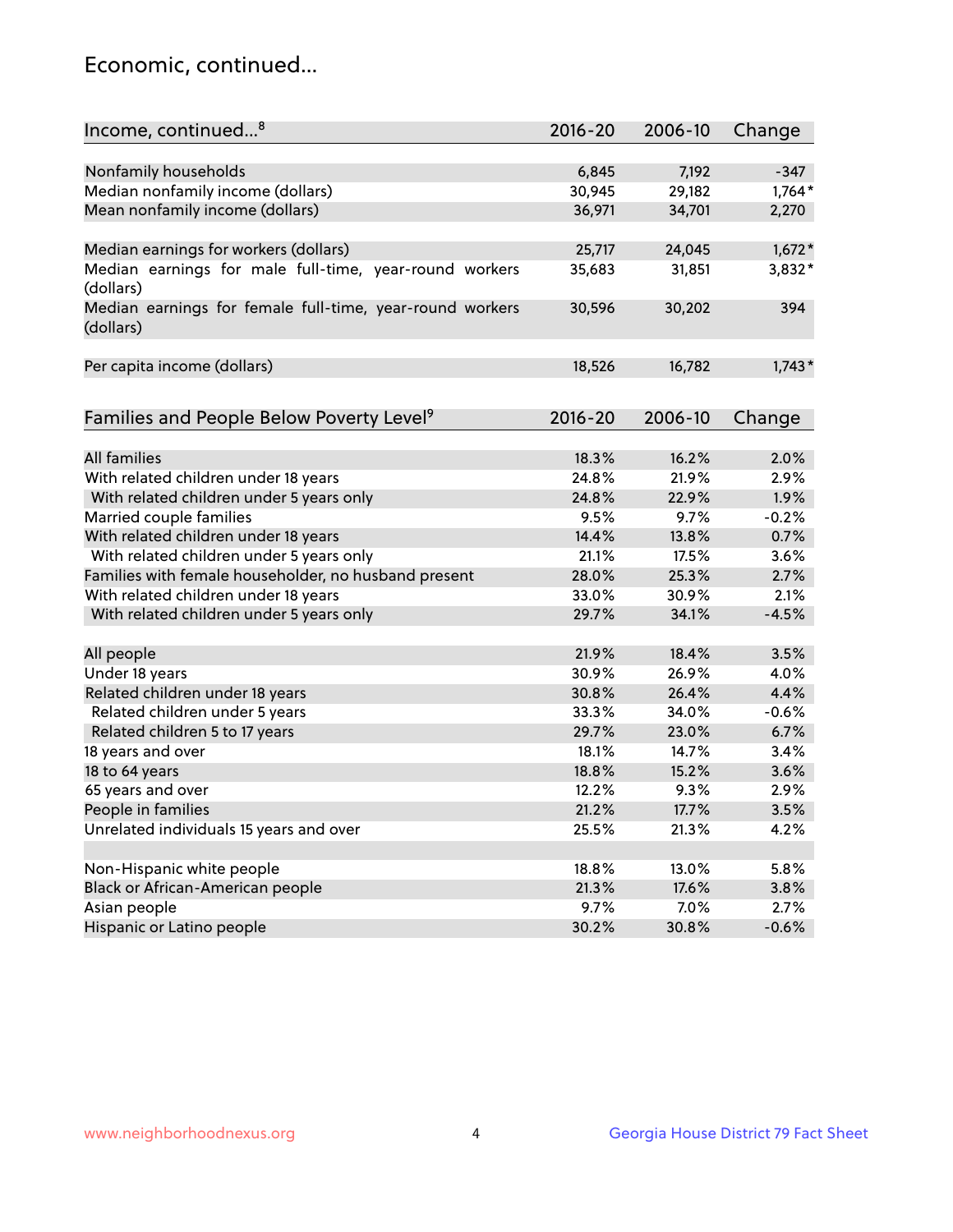## Employment

| Employment Status <sup>10</sup>                                             | $2016 - 20$ | 2006-10 | Change     |
|-----------------------------------------------------------------------------|-------------|---------|------------|
|                                                                             |             |         |            |
| Population 16 years and over                                                | 43,922      | 39,087  | 4,835*     |
| In labor force                                                              | 68.2%       | 73.3%   | $-5.1%$    |
| Civilian labor force                                                        | 68.2%       | 73.1%   | $-4.9%$    |
| Employed                                                                    | 63.5%       | 63.6%   | $-0.2%$    |
| Unemployed                                                                  | 4.7%        | 9.5%    | $-4.8%$    |
| <b>Armed Forces</b>                                                         | 0.0%        | 0.2%    | $-0.2%$    |
| Not in labor force                                                          | 31.8%       | 26.7%   | 5.1%       |
| Civilian labor force                                                        | 29,941      | 28,573  | 1,368      |
| <b>Unemployment Rate</b>                                                    | 6.9%        | 12.9%   | $-6.1%$    |
|                                                                             |             |         |            |
| Females 16 years and over                                                   | 25,027      | 21,674  | $3,353*$   |
| In labor force                                                              | 65.7%       | 68.8%   | $-3.1%$    |
| Civilian labor force                                                        | 65.7%       | 68.8%   | $-3.1%$    |
| Employed                                                                    | 61.2%       | 60.2%   | 1.0%       |
|                                                                             |             |         |            |
| Own children of the householder under 6 years                               | 6,304       | 5,702   | 602        |
| All parents in family in labor force                                        | 75.7%       | 62.0%   | 13.7%*     |
| Own children of the householder 6 to 17 years                               | 10,487      | 9,677   | 811        |
| All parents in family in labor force                                        | 73.9%       | 82.6%   | $-8.7%$    |
|                                                                             |             |         |            |
| Industry <sup>11</sup>                                                      | $2016 - 20$ | 2006-10 | Change     |
|                                                                             |             |         |            |
| Civilian employed population 16 years and over                              | 27,880      | 24,873  | $3,006*$   |
| Agriculture, forestry, fishing and hunting, and mining                      | 0.3%        | 0.1%    | 0.2%       |
| Construction                                                                | 7.3%        | 11.2%   | $-3.9%$    |
| Manufacturing                                                               | 6.7%        | 8.9%    | $-2.2%$    |
| Wholesale trade                                                             | 3.6%        | 2.6%    | 1.0%       |
| Retail trade                                                                | 13.7%       | 12.5%   | 1.2%       |
| Transportation and warehousing, and utilities                               | 13.8%       | 11.6%   | 2.2%       |
| Information                                                                 | 1.3%        | 1.3%    | $-0.0%$    |
| Finance and insurance, and real estate and rental and leasing               | 3.6%        | 6.4%    | $-2.8\%$ * |
| Professional, scientific, and management, and administrative                | 9.4%        | $9.9\%$ | $-0.4%$    |
| and waste management services                                               |             |         |            |
| Educational services, and health care and social assistance                 | 18.0%       | 15.1%   | $2.9\%$ *  |
| Arts, entertainment, and recreation, and accommodation and<br>food services | 12.6%       | $9.0\%$ | $3.6\%$ *  |
| Other services, except public administration                                | 5.4%        | 6.1%    | $-0.6%$    |
| Public administration                                                       | 4.2%        | 5.3%    | $-1.1%$    |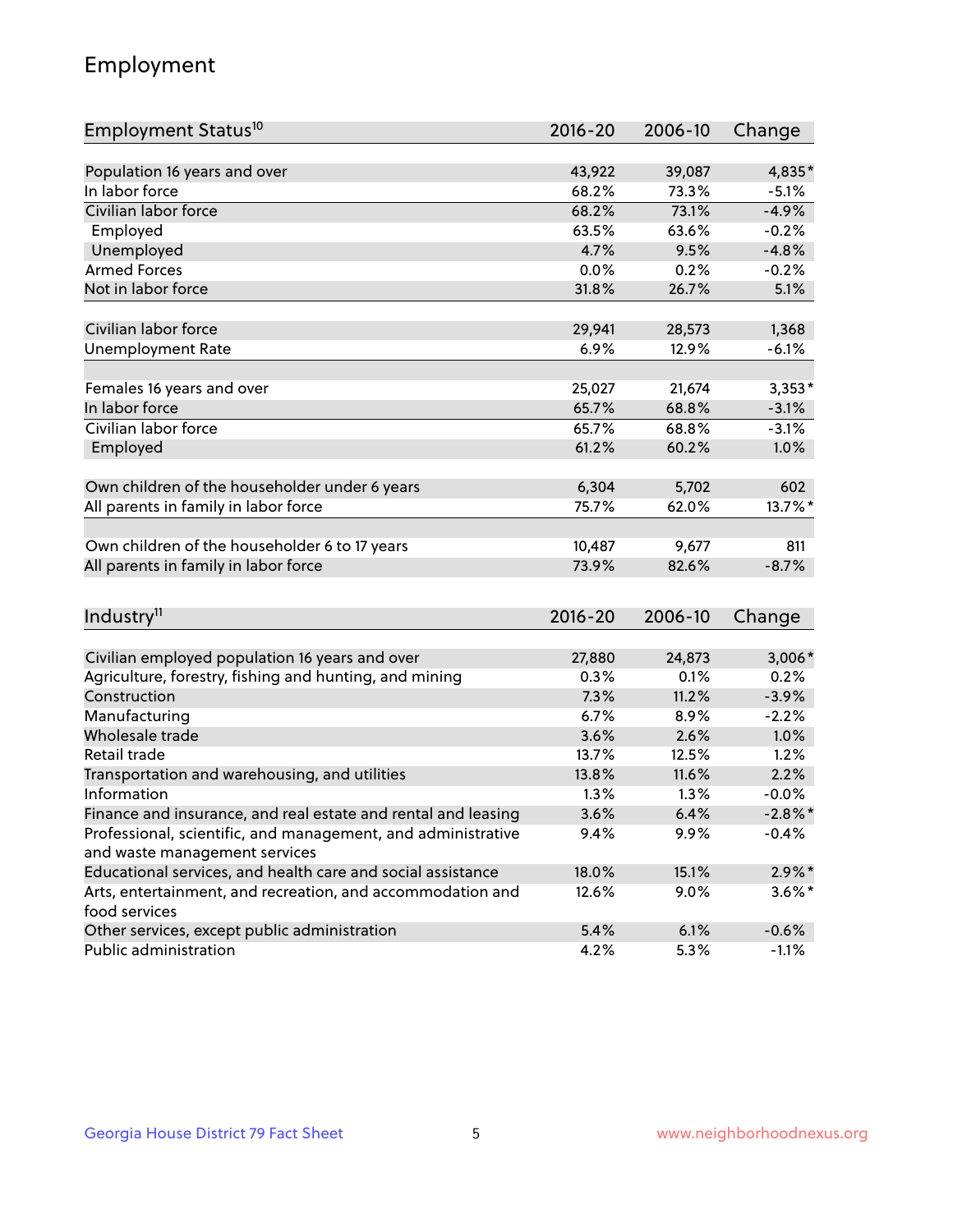## Employment, continued...

| Occupation <sup>12</sup>                                     | $2016 - 20$ | 2006-10 | Change     |
|--------------------------------------------------------------|-------------|---------|------------|
| Civilian employed population 16 years and over               | 27,880      | 24,873  | 3,006*     |
| Management, business, science, and arts occupations          | 18.7%       | 18.6%   | 0.1%       |
| Service occupations                                          | 22.6%       | 19.9%   | $2.7\%$ *  |
| Sales and office occupations                                 | 28.0%       | 27.7%   | 0.3%       |
| Natural<br>and<br>resources,<br>construction,<br>maintenance | 8.8%        | 13.1%   | $-4.3\%$ * |
| occupations                                                  |             |         |            |
| Production, transportation, and material moving occupations  | 21.9%       | 20.7%   | 1.2%       |
| Class of Worker <sup>13</sup>                                | $2016 - 20$ | 2006-10 | Change     |
|                                                              |             |         |            |
| Civilian employed population 16 years and over               | 27,880      | 24,873  | $3,006*$   |
| Private wage and salary workers                              | 83.0%       | 82.9%   | 0.1%       |
| Government workers                                           | 12.8%       | 13.7%   | $-0.9%$    |
| Self-employed in own not incorporated business workers       | 4.1%        | 3.4%    | 0.7%       |
| Unpaid family workers                                        | 0.1%        | 0.0%    | 0.1%       |
| Job Flows <sup>14</sup>                                      | 2019        | 2010    | Change     |
| Total Jobs in district                                       | 21,058      |         |            |
|                                                              |             | 18,281  | 2,777      |
| Held by residents of district                                | 7.2%        | 6.0%    | 1.2%       |
| Held by non-residents of district                            | 92.8%       | 94.0%   | $-1.2%$    |
| Jobs by Industry Sector <sup>15</sup>                        | 2019        | 2010    | Change     |
| Total Jobs in district                                       | 21,058      | 18,281  | 2,777      |
| Goods Producing sectors                                      | 7.4%        | 6.9%    | 0.5%       |
| Trade, Transportation, and Utilities sectors                 | 36.7%       | 33.9%   | 2.8%       |
| All Other Services sectors                                   | 55.9%       | 59.2%   | $-3.4%$    |
|                                                              |             |         |            |
| Total Jobs in district held by district residents            | 1,509       | 1,094   | 415        |
| <b>Goods Producing sectors</b>                               | 8.9%        | 6.8%    | 2.2%       |
| Trade, Transportation, and Utilities sectors                 | 33.3%       | 26.2%   | 7.1%       |
| All Other Services sectors                                   | 57.7%       | 67.0%   | $-9.3%$    |
|                                                              |             |         |            |
| Jobs by Earnings <sup>16</sup>                               | 2019        | 2010    | Change     |
| Total Jobs in district                                       | 21,058      | 18,281  | 2,777      |
| Jobs with earnings \$1250/month or less                      | 29.0%       | 29.7%   | $-0.7%$    |
| Jobs with earnings \$1251/month to \$3333/month              | 38.4%       | 41.0%   | $-2.6%$    |
| Jobs with earnings greater than \$3333/month                 | 32.6%       | 29.3%   | 3.3%       |
|                                                              |             |         |            |
| Total Jobs in district held by district residents            | 1,509       | 1,094   | 415        |
| Jobs with earnings \$1250/month or less                      | 31.9%       | 35.2%   | $-3.3%$    |
| Jobs with earnings \$1251/month to \$3333/month              | 49.4%       | 50.3%   | $-0.8%$    |
| Jobs with earnings greater than \$3333/month                 | 18.7%       | 14.5%   | 4.2%       |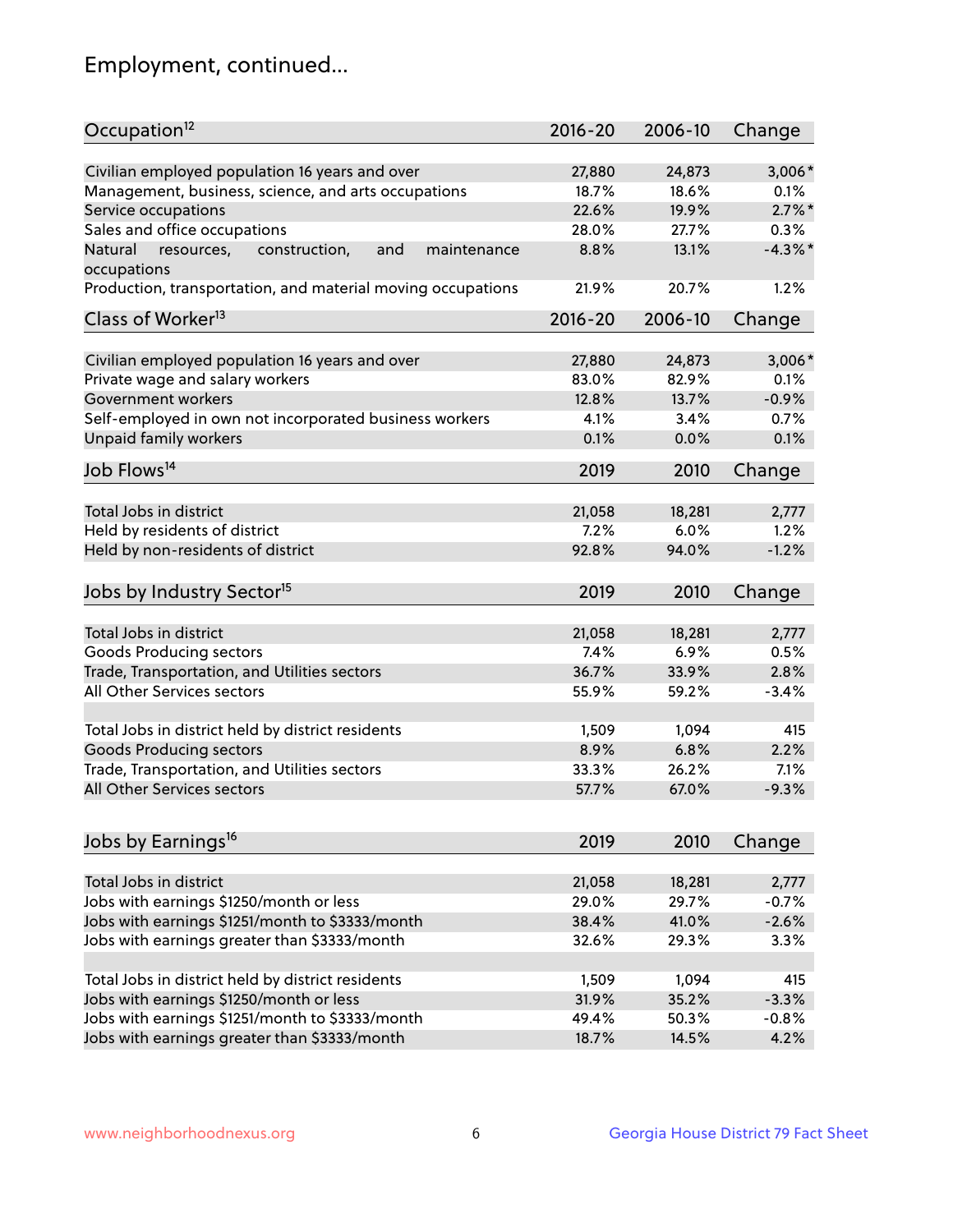## Employment, continued...

| 2010   | Change                                                                        |
|--------|-------------------------------------------------------------------------------|
|        |                                                                               |
| 18,281 | 2,777                                                                         |
| 24.6%  | 2.5%                                                                          |
| 60.5%  | $-7.5%$                                                                       |
| 15.0%  | 4.9%                                                                          |
|        |                                                                               |
| 1.094  | 415                                                                           |
| 27.8%  | 2.0%                                                                          |
| 55.9%  | $-4.8%$                                                                       |
| 16.4%  | 2.8%                                                                          |
|        | 2019<br>21,058<br>27.1%<br>53.0%<br>19.9%<br>1.509<br>29.8%<br>51.1%<br>19.2% |

#### Education

| School Enrollment <sup>18</sup>                | $2016 - 20$ | 2006-10 | Change     |
|------------------------------------------------|-------------|---------|------------|
|                                                |             |         |            |
| Population 3 years and over enrolled in school | 18,042      | 15,672  | $2,370*$   |
| Nursery school, preschool                      | 6.5%        | $7.6\%$ | $-1.1\%$   |
| Kindergarten                                   | 5.7%        | 5.1%    | 0.6%       |
| Elementary school (grades 1-8)                 | 41.3%       | 48.1%   | $-6.8\%$ * |
| High school (grades 9-12)                      | 22.8%       | 20.4%   | 2.4%       |
| College or graduate school                     | 23.7%       | 18.8%   | 4.8%*      |
| Educational Attainment <sup>19</sup>           | $2016 - 20$ | 2006-10 | Change     |
|                                                |             |         |            |
| Population 25 years and over                   | 35,764      | 31,781  | 3,983*     |
| Less than 9th grade                            | 7.2%        | $7.9\%$ | $-0.8%$    |
| 9th to 12th grade, no diploma                  | 8.8%        | 11.8%   | $-3.0%$    |
| High school graduate (includes equivalency)    | 36.3%       | 36.7%   | $-0.5%$    |
| Some college, no degree                        | 23.7%       | 23.0%   | 0.6%       |
| Associate's degree                             | 8.9%        | 5.6%    | $3.4\%$ *  |
| Bachelor's degree                              | 10.5%       | 10.6%   | $-0.1%$    |
| Graduate or professional degree                | 4.7%        | 4.3%    | 0.4%       |
|                                                |             |         |            |
| Percent high school graduate or higher         | 84.0%       | 80.2%   | 3.8%       |
| Percent bachelor's degree or higher            | 15.2%       | 14.9%   | 0.3%       |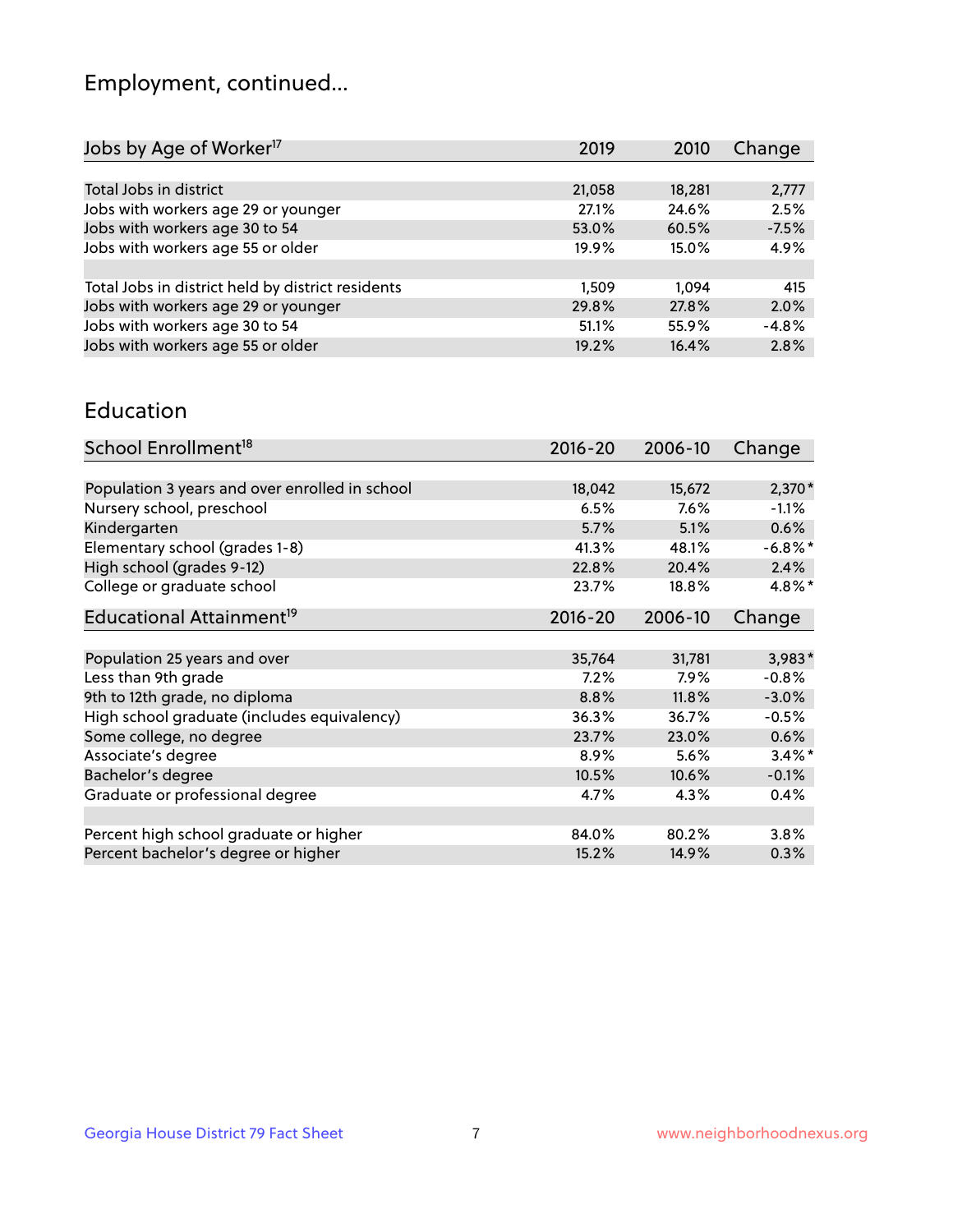## Housing

| Households by Type <sup>20</sup>                     | 2016-20     | 2006-10 | Change      |
|------------------------------------------------------|-------------|---------|-------------|
|                                                      |             |         |             |
| <b>Total households</b>                              | 20,666      | 18,693  | $1,974*$    |
| Family households (families)                         | 66.9%       | 61.5%   | $5.4\%$ *   |
| With own children under 18 years                     | 33.0%       | 33.9%   | $-0.9%$     |
| Married-couple family                                | 28.1%       | 31.8%   | $-3.6\%$ *  |
| With own children of the householder under 18 years  | 12.6%       | 16.2%   | $-3.6\%$ *  |
| Male householder, no wife present, family            | 8.4%        | 6.4%    | 2.1%        |
| With own children of the householder under 18 years  | 3.1%        | 2.9%    | 0.2%        |
| Female householder, no husband present, family       | 30.3%       | 23.4%   | $6.9\%$ *   |
| With own children of the householder under 18 years  | 17.3%       | 14.8%   | 2.5%        |
| Nonfamily households                                 | 33.1%       | 38.5%   | $-5.4\%$ *  |
| Householder living alone                             | 27.2%       | 32.4%   | $-5.2\%$ *  |
| 65 years and over                                    | 5.4%        | 4.8%    | 0.6%        |
| Households with one or more people under 18 years    | 39.4%       | 39.3%   | 0.1%        |
| Households with one or more people 65 years and over | 16.9%       | 12.3%   | 4.7%*       |
|                                                      |             |         |             |
| Average household size                               | 2.89        | 2.89    | 0.00        |
| Average family size                                  | 3.54        | 3.72    | $-0.19$     |
| Housing Occupancy <sup>21</sup>                      | $2016 - 20$ | 2006-10 | Change      |
| Total housing units                                  | 22,435      | 22,991  | $-556*$     |
| Occupied housing units                               | 92.1%       | 81.3%   | 10.8%*      |
| Vacant housing units                                 | 7.9%        | 18.7%   | $-10.8\%$ * |
|                                                      |             |         |             |
| Homeowner vacancy rate                               | 1.8         | 5.1     | $-3.3$      |
| Rental vacancy rate                                  | 8.2         | 18.8    | $-10.6*$    |
| Units in Structure <sup>22</sup>                     | 2016-20     | 2006-10 | Change      |
| Total housing units                                  | 22,435      | 22,991  | $-556*$     |
| 1-unit, detached                                     | 46.5%       | 47.6%   | $-1.1%$     |
|                                                      |             |         |             |
| 1-unit, attached                                     | 6.4%        | 4.0%    | $2.4\%$ *   |
| 2 units                                              | 1.2%        | 1.0%    | 0.2%        |
| 3 or 4 units                                         | 8.0%        | 7.2%    | 0.7%        |
| 5 to 9 units                                         | 20.8%       | 20.8%   | $-0.0%$     |
| 10 to 19 units                                       | 10.3%       | 12.6%   | $-2.3%$     |
| 20 or more units                                     | 5.7%        | 5.9%    | $-0.2%$     |
| Mobile home                                          | 1.0%        | 0.9%    | 0.1%        |
| Boat, RV, van, etc.                                  | 0.0%        | 0.0%    | 0.0%        |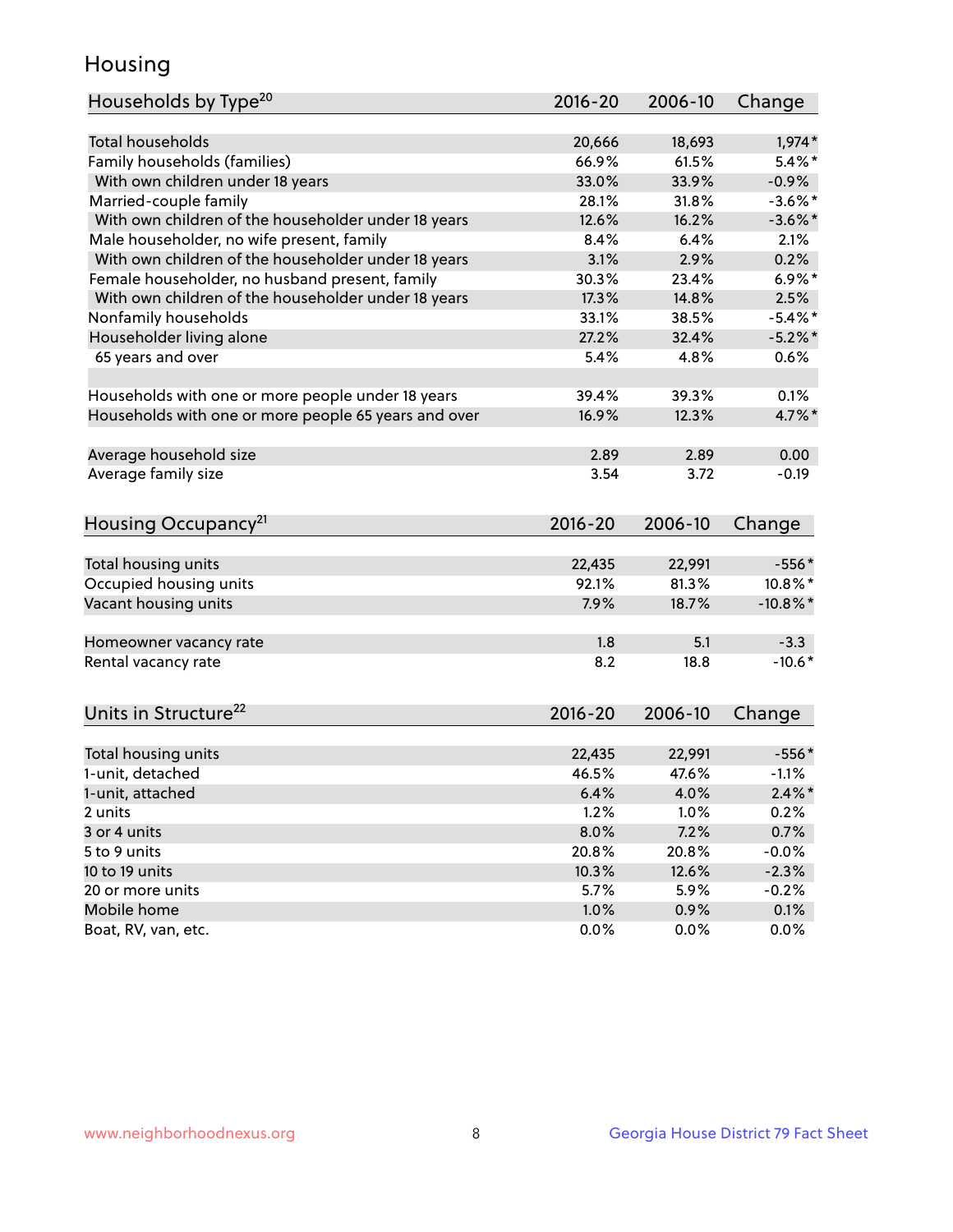## Housing, Continued...

| Year Structure Built <sup>23</sup>             | 2016-20     | 2006-10 | Change      |
|------------------------------------------------|-------------|---------|-------------|
| Total housing units                            | 22,435      | 22,991  | $-556*$     |
| Built 2014 or later                            | 0.1%        | (X)     | (X)         |
| Built 2010 to 2013                             | 1.4%        | (X)     | (X)         |
| Built 2000 to 2009                             | 17.0%       | 18.5%   | $-1.5%$     |
| Built 1990 to 1999                             | 14.3%       | 10.7%   | $3.6\%$ *   |
| Built 1980 to 1989                             | 18.1%       | 18.9%   | $-0.8%$     |
| Built 1970 to 1979                             | 25.7%       | 24.7%   | 1.1%        |
| Built 1960 to 1969                             | 15.9%       | 19.4%   | $-3.5%$ *   |
| Built 1950 to 1959                             | 5.3%        | 6.0%    | $-0.7%$     |
| Built 1940 to 1949                             | 1.9%        | 0.8%    | 1.0%        |
| Built 1939 or earlier                          | 0.3%        | 1.0%    | $-0.6%$     |
| Housing Tenure <sup>24</sup>                   | $2016 - 20$ | 2006-10 | Change      |
|                                                |             |         |             |
| Occupied housing units                         | 20,666      | 18,693  | $1,974*$    |
| Owner-occupied                                 | 32.7%       | 43.5%   | $-10.9%$ *  |
| Renter-occupied                                | 67.3%       | 56.5%   | 10.9%*      |
| Average household size of owner-occupied unit  | 3.04        | 3.09    | $-0.05$     |
| Average household size of renter-occupied unit | 2.82        | 2.73    | 0.09        |
| Residence 1 Year Ago <sup>25</sup>             | $2016 - 20$ | 2006-10 | Change      |
| Population 1 year and over                     | 59,369      | 53,324  | $6,044*$    |
| Same house                                     | 80.6%       | 74.4%   | $6.2\%$ *   |
| Different house in the U.S.                    | 18.7%       | 25.3%   | $-6.6\%$ *  |
| Same county                                    | 8.7%        | 14.0%   | $-5.3\%$ *  |
| Different county                               | 10.0%       | 11.3%   | $-1.3%$     |
| Same state                                     | 7.8%        | 7.2%    | 0.6%        |
| Different state                                | 2.2%        | 4.2%    | $-1.9%$ *   |
| Abroad                                         | 0.7%        | 0.3%    | 0.4%        |
| Value of Housing Unit <sup>26</sup>            | $2016 - 20$ | 2006-10 | Change      |
| Owner-occupied units                           | 6,752       | 8,137   | $-1,385*$   |
| Less than \$50,000                             | 9.0%        | 4.6%    | 4.4%        |
| \$50,000 to \$99,999                           | 42.2%       | 27.7%   | 14.5%*      |
| \$100,000 to \$149,999                         | 31.1%       | 51.1%   | $-20.0\%$ * |
| \$150,000 to \$199,999                         | 11.0%       | 12.0%   | $-1.1%$     |
| \$200,000 to \$299,999                         | 4.4%        | 4.2%    | 0.2%        |
| \$300,000 to \$499,999                         | 0.8%        | 0.2%    | 0.6%        |
| \$500,000 to \$999,999                         | 1.3%        | 0.1%    | 1.2%        |
| \$1,000,000 or more                            | 0.2%        | 0.0%    | 0.2%        |
| Median (dollars)                               | 98,821      | 116,055 | $-17,234*$  |
| Mortgage Status <sup>27</sup>                  | $2016 - 20$ | 2006-10 | Change      |
| Owner-occupied units                           | 6,752       | 8,137   | $-1,385*$   |
| Housing units with a mortgage                  | 65.2%       | 84.6%   | $-19.3%$ *  |
| Housing units without a mortgage               | 34.8%       | 15.4%   | 19.3%*      |
|                                                |             |         |             |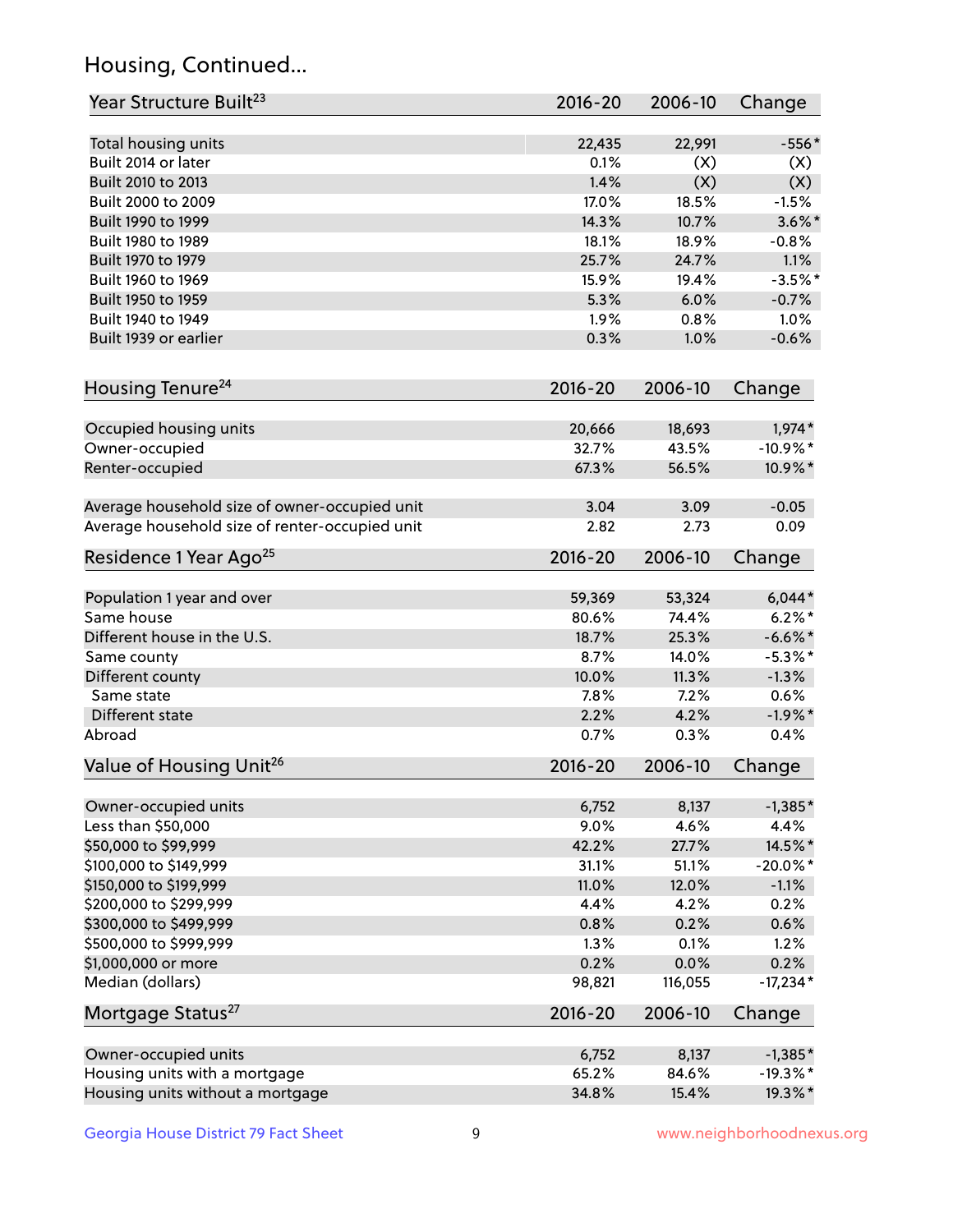## Housing, Continued...

| Selected Monthly Owner Costs <sup>28</sup>                                            | 2016-20     | 2006-10 | Change      |
|---------------------------------------------------------------------------------------|-------------|---------|-------------|
| Housing units with a mortgage                                                         | 4,404       | 6,881   | $-2,477*$   |
| Less than \$300                                                                       | 0.3%        | 0.0%    | 0.2%        |
| \$300 to \$499                                                                        | 3.4%        | 1.2%    | 2.2%        |
| \$500 to \$999                                                                        | 33.0%       | 28.2%   | 4.8%        |
| \$1,000 to \$1,499                                                                    | 55.5%       | 50.7%   | 4.9%        |
| \$1,500 to \$1,999                                                                    | 6.9%        | 17.2%   | $-10.3\%$ * |
| \$2,000 to \$2,999                                                                    | 0.8%        | 2.4%    | $-1.6%$     |
| \$3,000 or more                                                                       | 0.0%        | 0.2%    | $-0.2%$     |
| Median (dollars)                                                                      | 1,089       | 1,219   | $-130*$     |
|                                                                                       |             |         |             |
| Housing units without a mortgage                                                      | 2,348       | 1,256   | $1,091*$    |
| Less than \$150                                                                       | 1.7%        | 2.1%    | $-0.4%$     |
| \$150 to \$249                                                                        | 10.6%       | 20.5%   | $-9.8%$     |
| \$250 to \$349                                                                        | 20.9%       | 36.1%   | $-15.1%$    |
| \$350 to \$499                                                                        | 39.4%       | 28.6%   | 10.8%       |
| \$500 to \$699                                                                        | 22.9%       | 7.6%    | 15.3%       |
| \$700 or more                                                                         | 4.5%        | 5.2%    | $-0.8%$     |
| Median (dollars)                                                                      | 415         | 327     | $87*$       |
| Selected Monthly Owner Costs as a Percentage of<br>Household Income <sup>29</sup>     | $2016 - 20$ | 2006-10 | Change      |
| Housing units with a mortgage (excluding units where<br>SMOCAPI cannot be computed)   | 4,361       | 6,828   | $-2,467*$   |
| Less than 20.0 percent                                                                | 43.8%       | 27.8%   | 16.0%*      |
| 20.0 to 24.9 percent                                                                  | 19.1%       | 13.9%   | 5.2%        |
| 25.0 to 29.9 percent                                                                  | 9.2%        | 10.6%   | $-1.5%$     |
| 30.0 to 34.9 percent                                                                  | 5.5%        | 11.6%   | $-6.1\%$ *  |
| 35.0 percent or more                                                                  | 22.5%       | 36.1%   | $-13.6\%$ * |
| Not computed                                                                          | 43          | 53      | -9          |
| Housing unit without a mortgage (excluding units where<br>SMOCAPI cannot be computed) | 2,335       | 1,228   | 1,107       |
| Less than 10.0 percent                                                                | 54.0%       | 44.0%   | 10.0%       |
| 10.0 to 14.9 percent                                                                  | 16.4%       | 22.5%   | $-6.2%$     |
| 15.0 to 19.9 percent                                                                  | 9.7%        | 11.5%   | $-1.9%$     |
| 20.0 to 24.9 percent                                                                  | 7.4%        | 4.9%    | 2.6%        |
| 25.0 to 29.9 percent                                                                  | 1.4%        | 7.4%    | $-6.0%$     |
| 30.0 to 34.9 percent                                                                  | 1.5%        | 0.0%    | 1.5%        |
| 35.0 percent or more                                                                  | 9.7%        | 9.7%    | $-0.0%$     |
| Not computed                                                                          | 13          | 29      | $-16$       |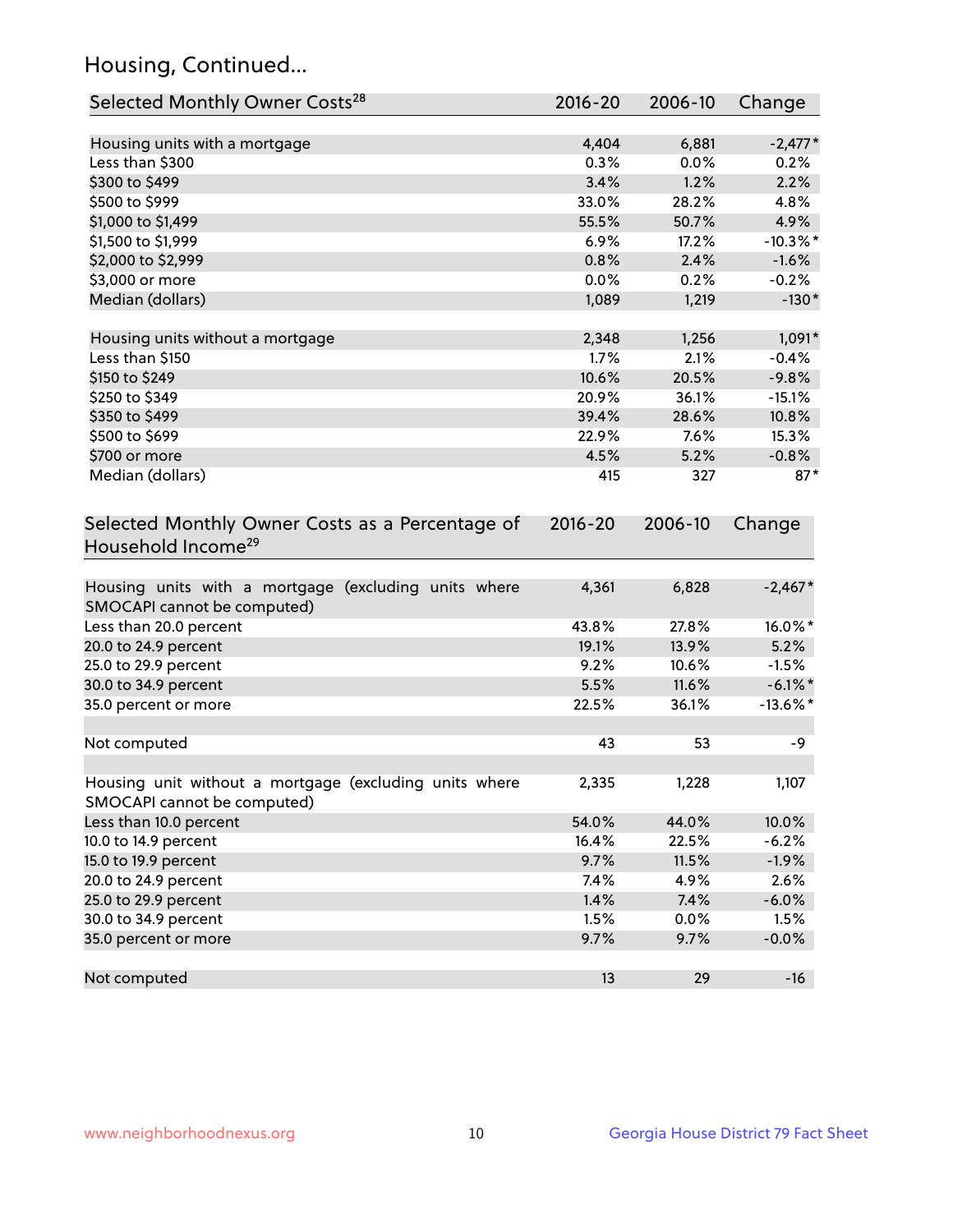## Housing, Continued...

| Gross Rent <sup>30</sup>                                                                                                                                                                                                                                                                                                                         | 2016-20                     | 2006-10                  | Change     |
|--------------------------------------------------------------------------------------------------------------------------------------------------------------------------------------------------------------------------------------------------------------------------------------------------------------------------------------------------|-----------------------------|--------------------------|------------|
|                                                                                                                                                                                                                                                                                                                                                  |                             |                          |            |
| Occupied units paying rent                                                                                                                                                                                                                                                                                                                       | 13,578                      | 10,441                   | $3,137*$   |
| Less than \$200                                                                                                                                                                                                                                                                                                                                  | 0.5%                        | 0.2%                     | 0.3%       |
| \$200 to \$499                                                                                                                                                                                                                                                                                                                                   | 0.9%                        | 1.3%                     | $-0.3%$    |
| \$500 to \$749                                                                                                                                                                                                                                                                                                                                   | 9.2%                        | 31.9%                    | $-22.7%$ * |
| \$750 to \$999                                                                                                                                                                                                                                                                                                                                   | 43.1%                       | 43.5%                    | $-0.4%$    |
| \$1,000 to \$1,499                                                                                                                                                                                                                                                                                                                               | 43.5%                       | 21.3%                    | 22.2%*     |
| \$1,500 to \$1,999                                                                                                                                                                                                                                                                                                                               | 2.6%                        | 1.2%                     | 1.4%       |
| \$2,000 or more                                                                                                                                                                                                                                                                                                                                  | 0.3%                        | 0.7%                     | $-0.4%$    |
| Median (dollars)                                                                                                                                                                                                                                                                                                                                 | 982                         | 939                      | $43*$      |
|                                                                                                                                                                                                                                                                                                                                                  |                             |                          |            |
| No rent paid                                                                                                                                                                                                                                                                                                                                     | 337                         | 115                      | 222        |
|                                                                                                                                                                                                                                                                                                                                                  |                             |                          |            |
| Gross Rent as a Percentage of Household Income <sup>31</sup>                                                                                                                                                                                                                                                                                     | $2016 - 20$                 | 2006-10                  | Change     |
|                                                                                                                                                                                                                                                                                                                                                  |                             |                          |            |
| $\mathbf{r}$ . The contract of the contract of the contract of the contract of the contract of the contract of the contract of the contract of the contract of the contract of the contract of the contract of the contract of th<br>$\sim$ $\sim$ $\sim$ $\sim$ $\sim$ $\sim$<br>the contract of the contract of<br>$\sim$ $\sim$ $\sim$ $\sim$ | $\sim$ $\sim$ $\sim$ $\sim$ | $\overline{\phantom{a}}$ | A A A A    |

| Occupied units paying rent (excluding units where GRAPI | 13,258   | 10,332   | $2,926*$ |
|---------------------------------------------------------|----------|----------|----------|
| cannot be computed)                                     |          |          |          |
| Less than 15.0 percent                                  | $10.9\%$ | 7.8%     | 3.1%     |
| 15.0 to 19.9 percent                                    | 10.1%    | 11.5%    | $-1.4%$  |
| 20.0 to 24.9 percent                                    | 12.5%    | $11.9\%$ | 0.7%     |
| 25.0 to 29.9 percent                                    | 10.2%    | 12.2%    | $-2.1%$  |
| 30.0 to 34.9 percent                                    | 9.1%     | 9.8%     | $-0.7%$  |
| 35.0 percent or more                                    | 47.1%    | 46.7%    | 0.4%     |
|                                                         |          |          |          |
| Not computed                                            | 656      | 223      | 433      |

## Transportation

| Commuting to Work <sup>32</sup>           | 2016-20 | 2006-10 | Change     |
|-------------------------------------------|---------|---------|------------|
|                                           |         |         |            |
| Workers 16 years and over                 | 27,062  | 24,224  | $2,837*$   |
| Car, truck, or van - drove alone          | 70.9%   | 71.0%   | $-0.1%$    |
| Car, truck, or van - carpooled            | 13.6%   | 18.6%   | $-5.0\%$ * |
| Public transportation (excluding taxicab) | 6.5%    | 5.2%    | 1.4%       |
| Walked                                    | 1.4%    | 1.9%    | $-0.6%$    |
| Other means                               | 4.0%    | $1.9\%$ | $2.1\%$ *  |
| Worked at home                            | 3.6%    | 1.4%    | $2.2\%$ *  |
|                                           |         |         |            |
| Mean travel time to work (minutes)        | 30.5    | 29.6    | 0.9        |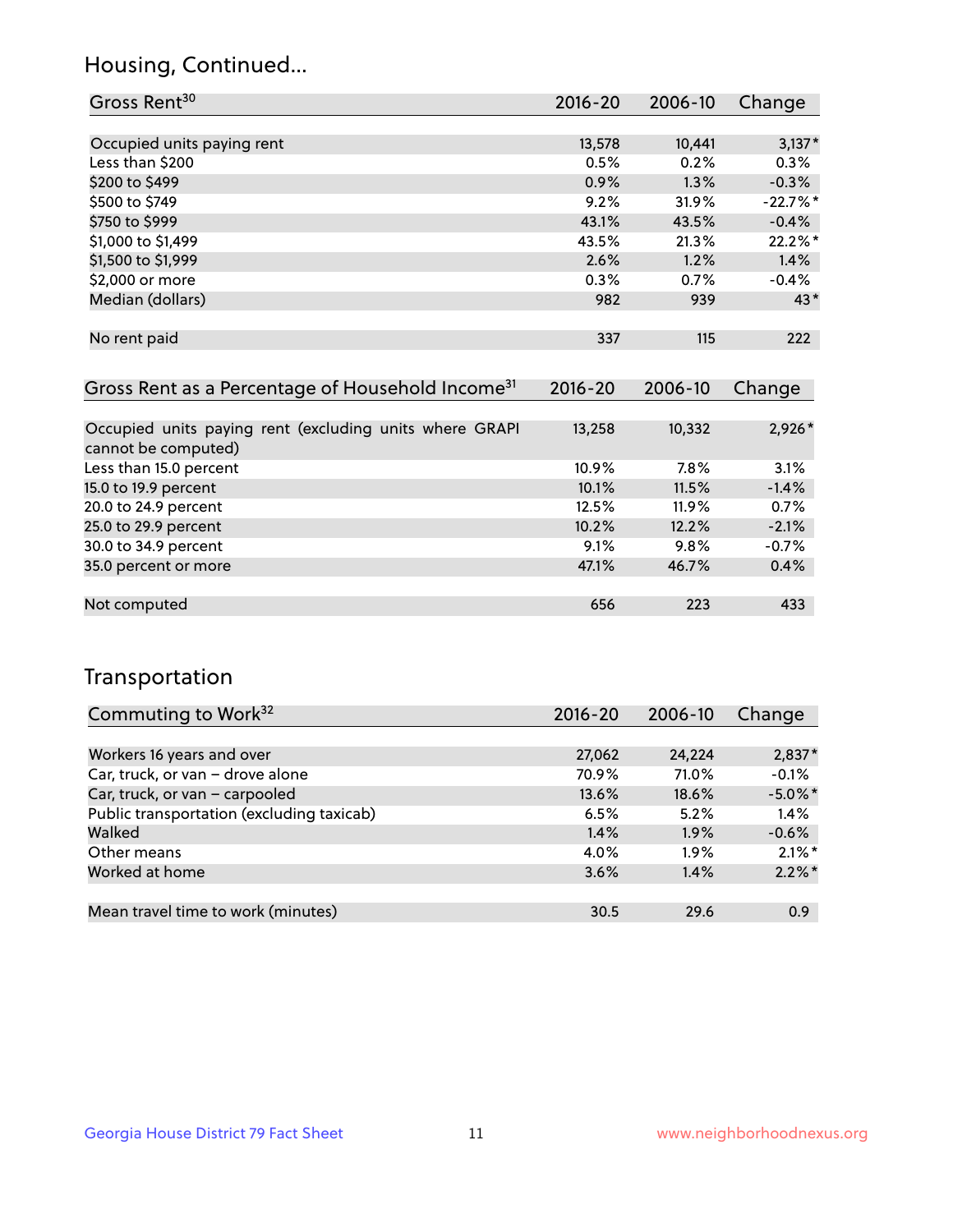## Transportation, Continued...

| Vehicles Available <sup>33</sup> | 2016-20 | 2006-10 | Change   |
|----------------------------------|---------|---------|----------|
|                                  |         |         |          |
| Occupied housing units           | 20,666  | 18,693  | $1.974*$ |
| No vehicles available            | 9.1%    | 10.5%   | $-1.4%$  |
| 1 vehicle available              | 47.4%   | 45.6%   | 1.8%     |
| 2 vehicles available             | 30.9%   | 31.2%   | $-0.3%$  |
| 3 or more vehicles available     | 12.6%   | 12.7%   | $-0.0%$  |

#### Health

| Health Insurance coverage <sup>34</sup>                 | 2016-20 |
|---------------------------------------------------------|---------|
|                                                         |         |
| Civilian Noninstitutionalized Population                | 60,016  |
| With health insurance coverage                          | 77.7%   |
| With private health insurance coverage                  | 45.4%   |
| With public health coverage                             | 37.7%   |
| No health insurance coverage                            | 22.3%   |
| Civilian Noninstitutionalized Population Under 19 years | 19,317  |
| No health insurance coverage                            | 13.2%   |
| Civilian Noninstitutionalized Population 19 to 64 years | 36,154  |
| In labor force:                                         | 28,533  |
| Employed:                                               | 26,602  |
| With health insurance coverage                          | 74.6%   |
| With private health insurance coverage                  | 65.8%   |
| With public coverage                                    | 10.7%   |
| No health insurance coverage                            | 25.4%   |
| Unemployed:                                             | 1,931   |
| With health insurance coverage                          | 45.8%   |
| With private health insurance coverage                  | 25.7%   |
| With public coverage                                    | 22.6%   |
| No health insurance coverage                            | 54.2%   |
| Not in labor force:                                     | 7,622   |
| With health insurance coverage                          | 60.6%   |
| With private health insurance coverage                  | 26.7%   |
| With public coverage                                    | 40.3%   |
| No health insurance coverage                            | 39.4%   |